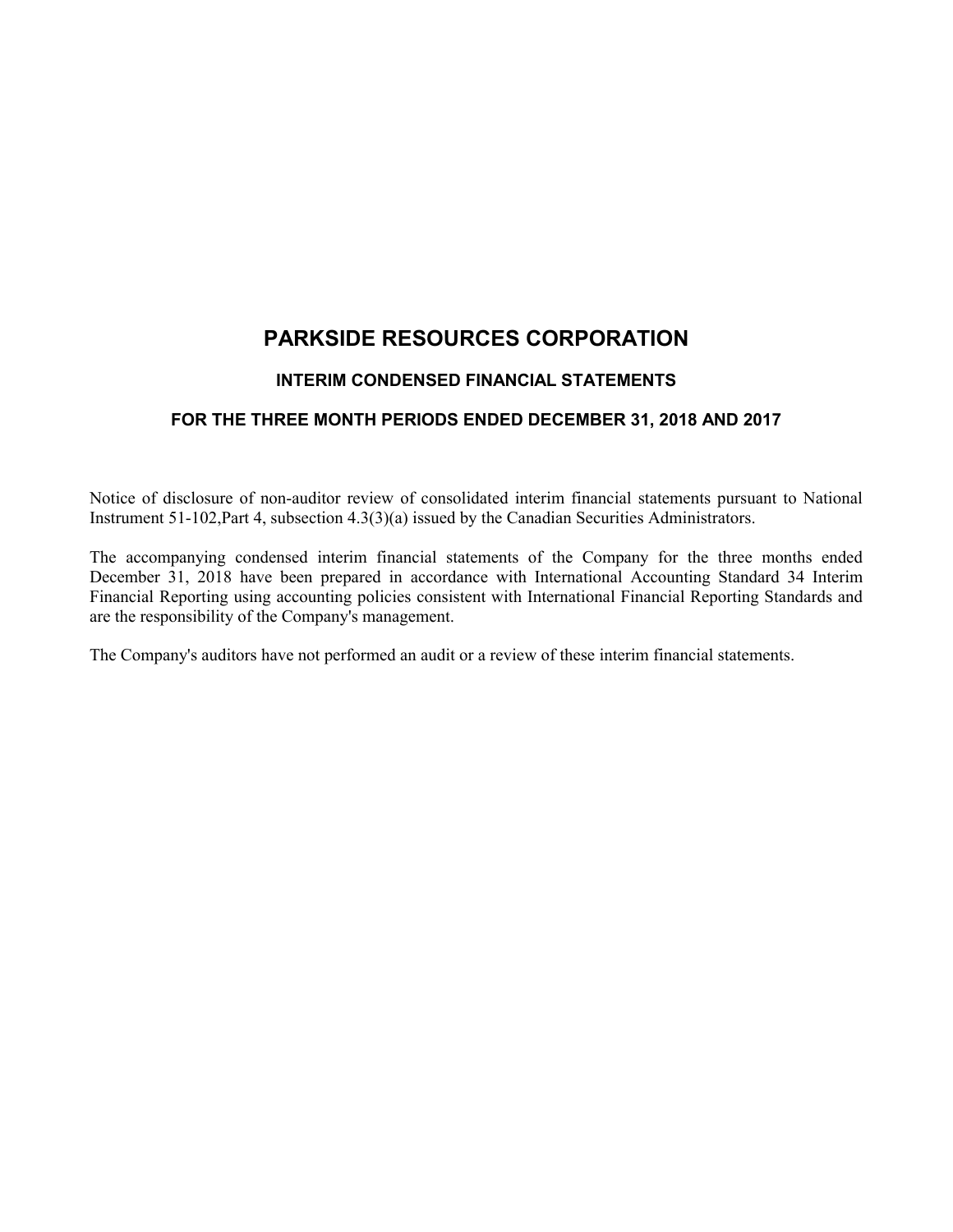## **PARKSIDE RESOURCES CORPORATION INTERIM CONDENSED STATEMENTS OF FINANCIAL POSITION (expressed in Cdn \$) UNAUDITED**

|                                                                                                 | <b>ASSETS</b>              | Dec 31,<br>2018                                               | Sept 30<br>2018                                               |
|-------------------------------------------------------------------------------------------------|----------------------------|---------------------------------------------------------------|---------------------------------------------------------------|
| <b>Current</b><br>Taxes receivable                                                              |                            | 3,686<br>3,686                                                | 3,686<br>3,686                                                |
| Exploration and evaluation assets (Note 3)                                                      |                            |                                                               | 1                                                             |
|                                                                                                 |                            | 3,687                                                         | 3,687                                                         |
|                                                                                                 | <b>LIABILITIES</b>         |                                                               |                                                               |
| <b>Current</b><br>Accounts payable and accrued liabilities<br>Promissory notes payable (Note 4) |                            | 450,003<br>15,255<br>465,258                                  | 446,503<br>15,255<br>461,758                                  |
|                                                                                                 | <b>SHAREHOLDERS EQUITY</b> |                                                               |                                                               |
| Capital Stock (Note 7)<br>Common shares<br>Warrants<br>Other reserves<br>Deficit                |                            | 1,848,380<br>25,377<br>1,102,523<br>(3,437,851)<br>(461, 571) | 1,848,380<br>25,377<br>1,102,523<br>(3,434,351)<br>(458, 071) |
| <b>Nature of Operations and Going Concern - Note 1</b><br><b>Subsequent events - Note 11</b>    |                            | 3,687                                                         | 3,687                                                         |

Approved on behalf of the board:

 *"Richard Goldman" "Donald Goldman"* Richard Goldman, Director

*The accompanying notes form an integral part of these interim condensed financial statements*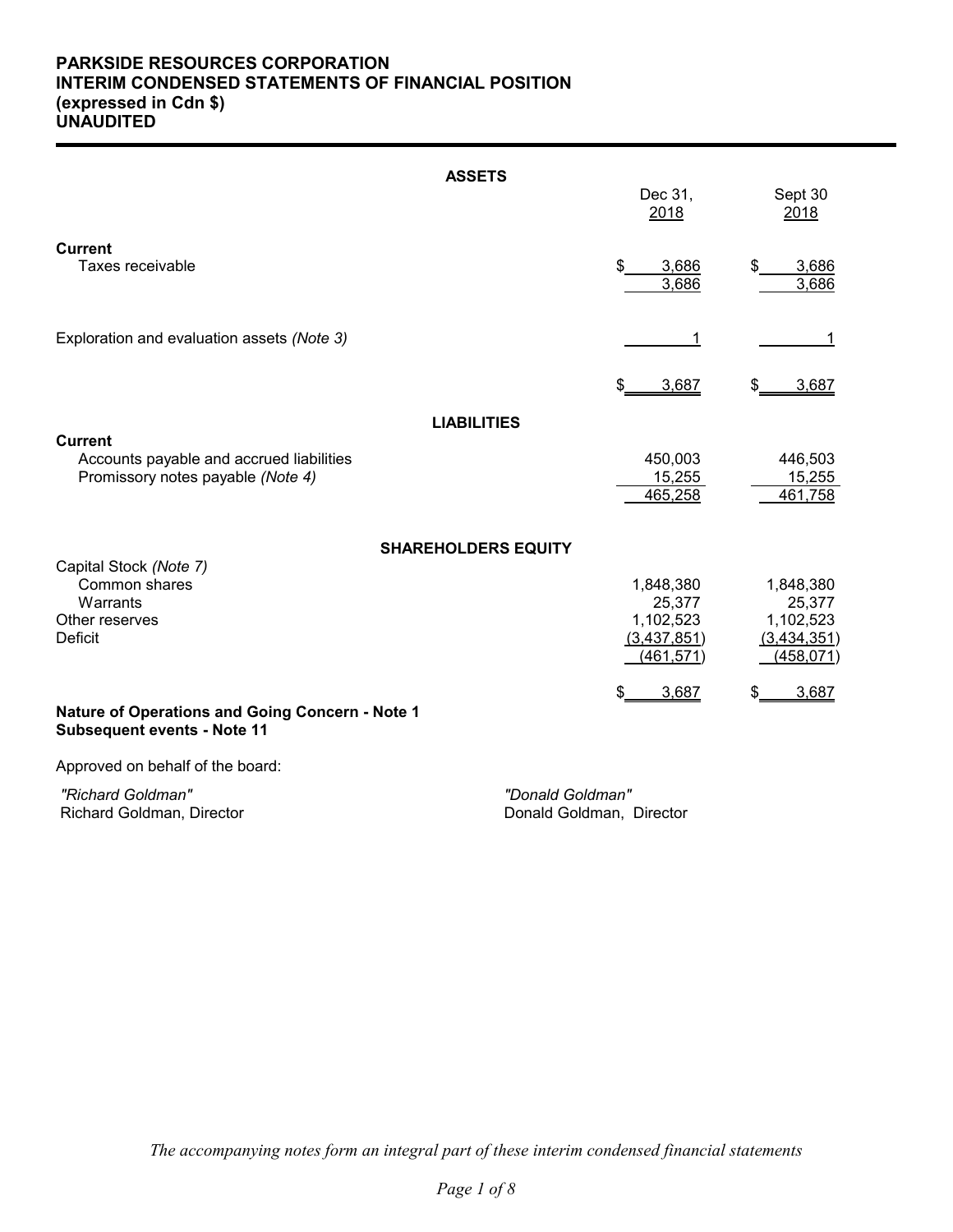## **PARKSIDE RESOURCES CORPORATION INTERIM CONDENSED STATEMENTS OF LOSS AND COMPREHENSIVE LOSS FOR THE THREE MONTH PERIODS ENDED DECEMBER 31, 2018 AND 2017 (expressed in Cdn \$) UNAUDITED**

|                                                                                                              |  | 2018                      |                                | 2017       |
|--------------------------------------------------------------------------------------------------------------|--|---------------------------|--------------------------------|------------|
| <b>Expenses</b><br>Office and general<br>Professional fees<br>Net loss and comprehensive loss for the period |  | 1.500<br>2,000<br>(3,500) | 1,500<br>$\left( 1,500\right)$ |            |
| Net loss per share - basic and diluted                                                                       |  |                           |                                |            |
| Weighted average number of shares outstanding - basic and diluted                                            |  | 30,092,731                |                                | 30,892,731 |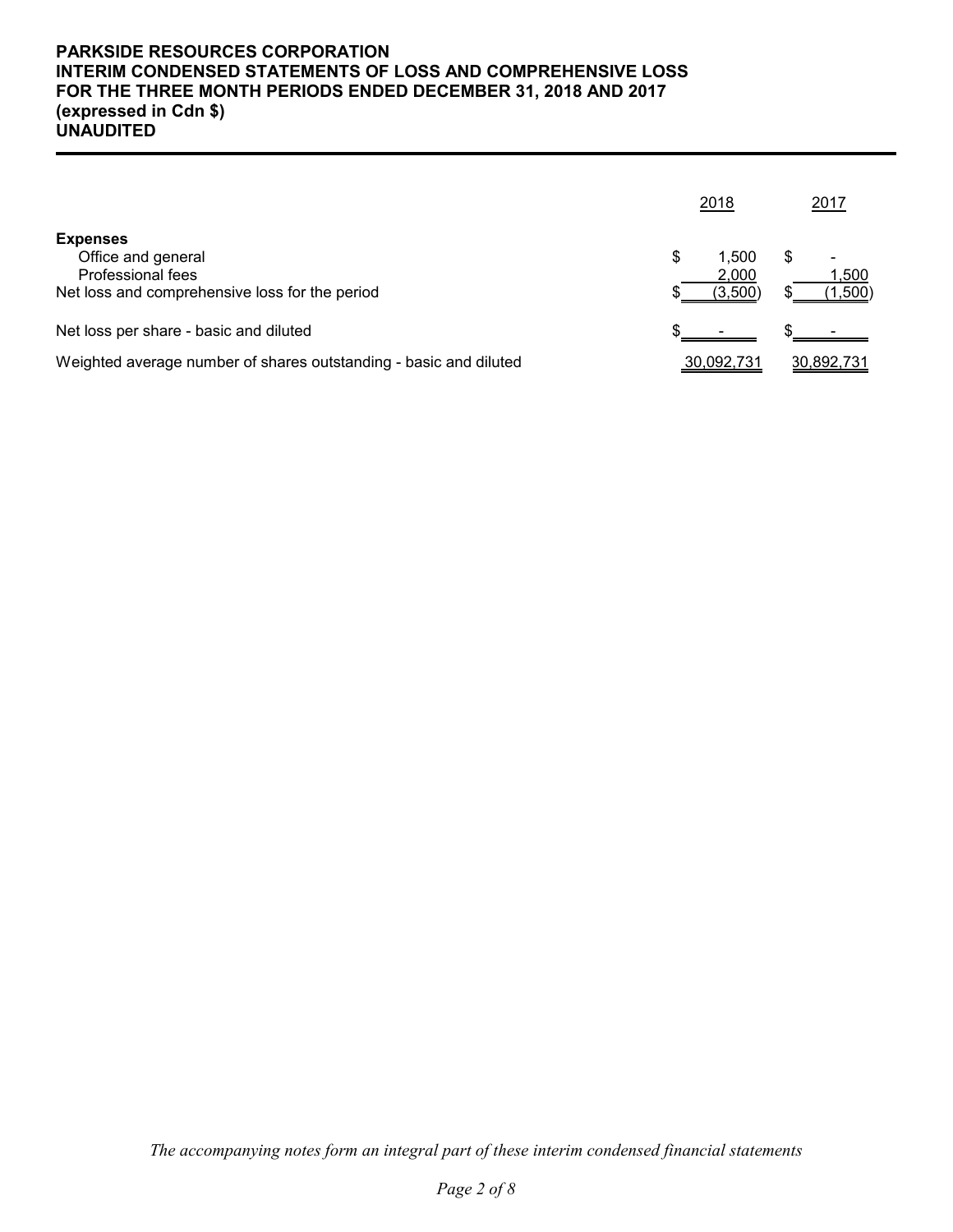## **PARKSIDE RESOURCES CORPORATION INTERIM CONDENSED STATEMENTS OF CHANGES IN EQUITY FOR THE THREE MONTH PERIODS ENDED DECEMBER 31, 2018 AND 2017 (expressed in Cdn \$) UNAUDITED**

|                                                       | <b>Common shares</b> | Warrants       | Other<br><b>Reserves</b> | <b>Deficit</b>             | Total                       |
|-------------------------------------------------------|----------------------|----------------|--------------------------|----------------------------|-----------------------------|
| Balance - October 1, 2017                             | \$1,848,380          | 364,613<br>S   | 763.287<br>\$            | \$(3,549,720)              | (573, 440)<br>\$            |
| Net loss for the period                               |                      |                |                          | (1,500)                    | (1,500)                     |
| Balance, December 31, 2017                            | \$1,848,380          | 364,613<br>SS. | \$<br>763,287            | \$(3,551,220)              | \$ (574, 940)               |
|                                                       |                      |                |                          |                            |                             |
|                                                       |                      |                |                          |                            |                             |
| Balance September 30, 2018<br>Net loss for the period | \$1,848,380          | \$<br>25.377   | \$1,102,523              | $$$ (3,434,351)<br>(3,500) | \$<br>(458, 071)<br>(3,500) |
| Balance, December 31, 2018                            | \$1,848,380          | 25,377         | \$1,102,523              | \$(3,437,851)              | (461, 571)<br>\$            |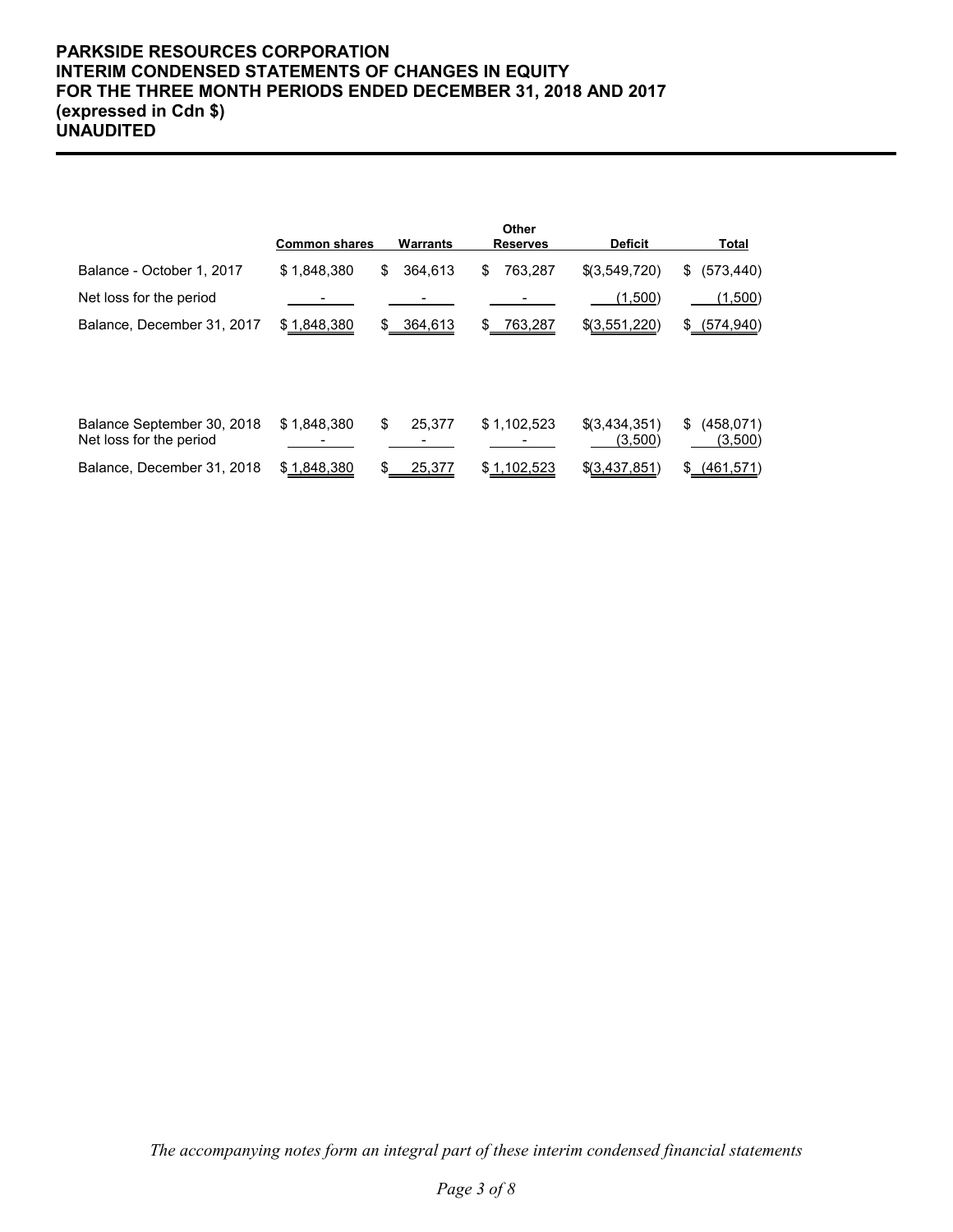## **PARKSIDE RESOURCES CORPORATION INTERIM CONDENSED STATEMENTS OF CASH FLOWS FOR THE THREE MONTH PERIODS ENDED DECEMBER 31, 2018 AND 2017 (expressed in Cdn \$) UNAUDITED**

| Cash provided by (used in) the following activities:                                                                                         | 2018          | 2017          |
|----------------------------------------------------------------------------------------------------------------------------------------------|---------------|---------------|
| <b>Operating activities</b><br>Net loss for the period<br>Add items not requiring an outlay of cash:<br>Changes in Non-cash working capital: | \$<br>(3,500) | \$<br>(1,500) |
| Accounts payable and accrued liabilities                                                                                                     | 3.500         | 1,498         |
| Increase in cash during the period                                                                                                           |               | (2)           |
| Cash, beginning of period                                                                                                                    |               |               |
| Cash, end of period                                                                                                                          |               |               |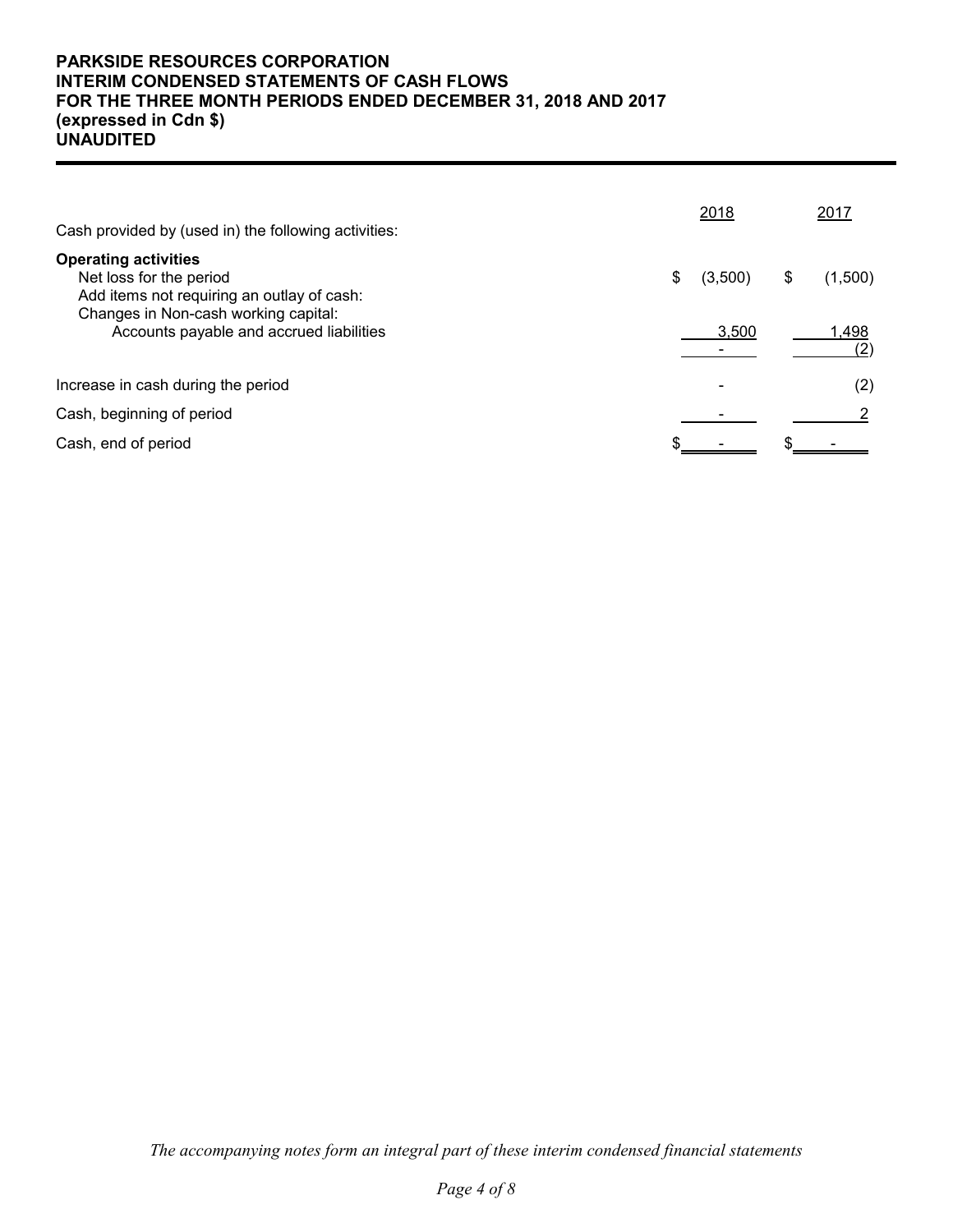## **1. Nature of operations and going concern**

Parkside Resources Corporation (the "Company") was incorporated on November 21, 2005 under the Business Corporations Act of British Columbia. The Company is a junior resource exploration and development company and is in the exploration stage. The Company's principle asset is a mineral property which is not yet in commercial production. The Company has not determined whether or not its property contains economically recoverable resources.

These financial statements have been prepared on a going concern basis which assumes that the Company will be able to realize its assets and discharge its liabilities in the normal course of business for the foreseeable future. As at September 30, 2018, the Company had no sources of operating cash flows. The Company will therefore require additional funding which, if not raised, would result in the curtailment of activities and project delays. The Company had working capital deficit of \$461,572, and has incurred losses since inception, resulting in an accumulated deficit of \$3,437,851. In addition, the Company is currently cease traded. The Company's ability to continue as a going concern is uncertain and is dependent upon its ability to continue to raise adequate financing. There can be no assurances that the Company will be successful in this regard, and therefore, there is doubt regarding the Company's ability to continue as a going concern, and accordingly, the use of accounting principles applicable to a going concern. These financial statements do not reflect adjustments that would be necessary if the "going concern" assumption were not appropriate. If the "going concern" assumption were not appropriate for these financial statements, then adjustments to the carrying values of the assets and liabilities, the expenses and the statement of financial position classifications would be necessary as these adjustments could be material.

The recoverability of expenditures on its resource properties and related deferred exploration expenditures is dependent upon the existence of resources that are economically recoverable, confirmation of the Company's ownership interests in the claims, the ability of the Company to obtain necessary financing to complete the exploration and the development of the properties, and upon future profitable production or proceeds from disposition thereof.

## **2. Significant accounting policies:**

#### **Statement of Compliance**

These unaudited condensed consolidated interim financial statements have been prepared for the three months ended December 31, 2018 and 2017, including comparative figures, in accordance with International Accounting Standard ("IFRS"), and in particular in accordance with International Accounting Standard 34, Interim Financial Reporting ("IAS 34") as issued by the International Accounting Standards Board ("IASB"). They have been prepared using the accounting policies the Company expects to adopt in its consolidated financial statements as at and for the financial year ending September 30, 2019.

These condensed consolidated interim financial statements do not include all of the information required for full annual financial statements and should be read in conjunction with the Company's September 30, 2018 year end audited consolidated financial statements prepared in accordance with IFRS.

## **Accounting Standards Issued but not yet Effective**

Certain new standards, interpretations and amendments to existing standards have been issued by the IASB or IFRIC that are mandatory for accounting periods beginning on or after January 1, 2019 or later periods. There are currently no new standards that are expected to have a material impact on the Company in the current period.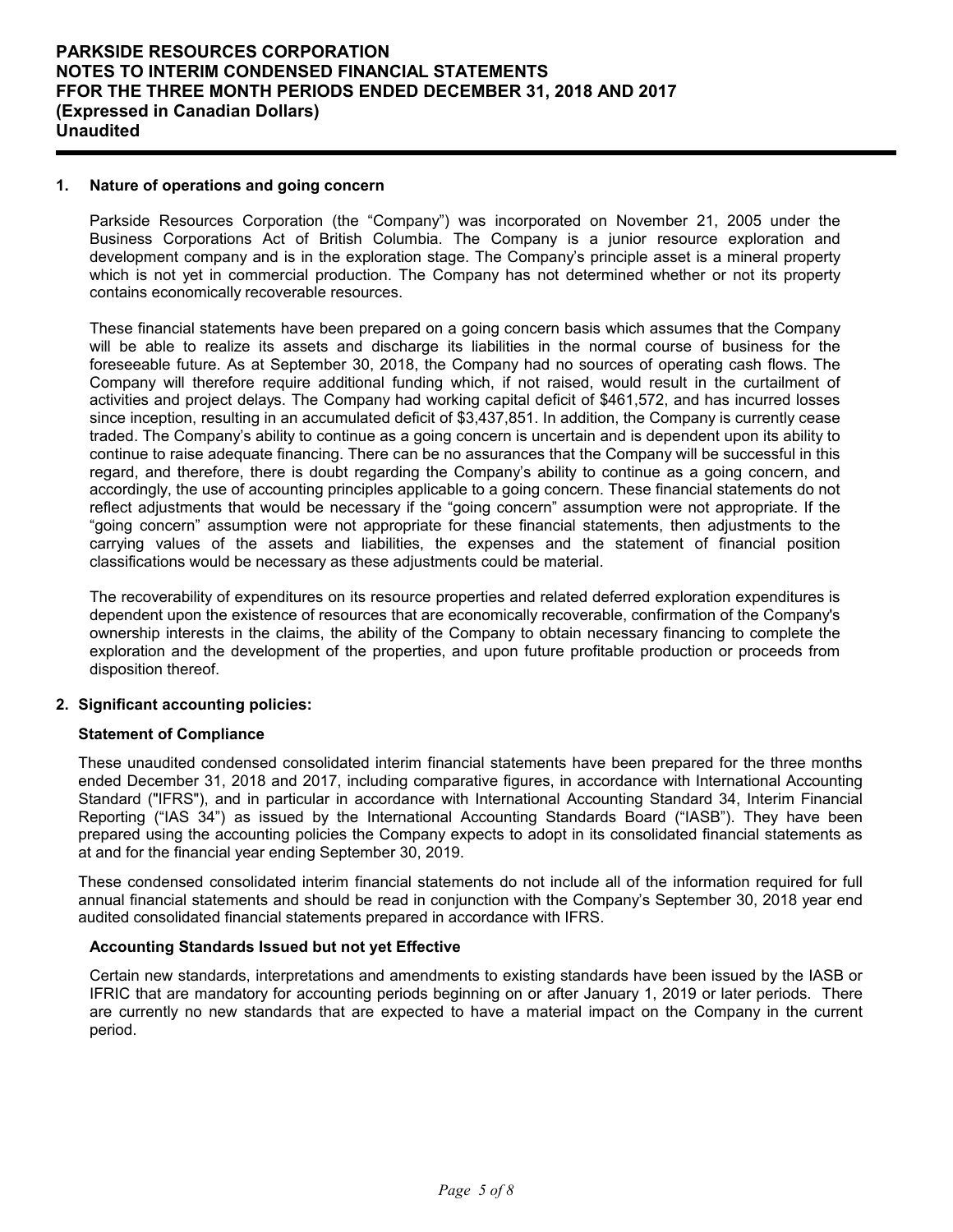### **3. Exploration and evaluation assets**

#### **Forester Lake Gold Property**

In 2011, the Company entered into an option agreement and acquired a 60% interest in the Forester Lake Gold Property from Benton Resources Corp. ("BTC").

The Property is being carried at a nominal amount of \$1.

#### **4. Promissory Notes payable**

In the current period the Company received advances from three arms' length parties totaling \$15,255. The promissory notes are due on demand, non-interest bearing and are unsecured.

#### **5. Related party transactions**

|                                    |                                                   | Three months ended<br>December 31 |      |  |                          |  |
|------------------------------------|---------------------------------------------------|-----------------------------------|------|--|--------------------------|--|
| <b>Related Party</b>               | Item                                              |                                   | 2018 |  | 2017                     |  |
| <b>Key Management</b><br>Personnel |                                                   |                                   |      |  |                          |  |
|                                    | Salaries and fees charged to statement of loss    |                                   |      |  | $\overline{\phantom{a}}$ |  |
|                                    | Share-based payments charged to statement of loss |                                   |      |  |                          |  |

To the knowledge of the directors and officers of the Company as of September 30, 2018 5,000,000 common shares or 16.18% of the outstanding shares of the Company were held by Benton Resources Inc. The remaining 83.82% of the shares were widely held except for small positions held by directors and officers of the Company. These holdings can change at any time at the discretion of the owners.

## **6. Capital management**

When managing capital, the Company's objective is to ensure the entity continues as a going concern as well as to maintain optimal returns to shareholders and benefits for other stakeholders. Management adjusts the capital structure as necessary in order to support the acquisition, exploration and development of natural gas and petroleum properties. The Board of Directors does not establish quantitative return on capital criteria for management, but rather relies on theexpertise of the Company's management to sustain future development of the business.

The Company is dependent on external financing to fund its exploration activities. In order to carry out the planned exploration and pay for administrative costs, the Company will spend its existing working capital and raise additional amounts as needed. The Company will continue to assess new properties and seek to acquire an interest in additional properties if it feels there is sufficient geologic or economic potential and if it has adequate financial resources to do so.

The capital structure of the Company consists of equity comprised of share capital, warrants, other reserves and deficit. The Company is not subject to externally imposed capital requirements.

Management reviews its capital management approach on an on-going basis and believes that this approach, given the relative size of the Company, is appropriate.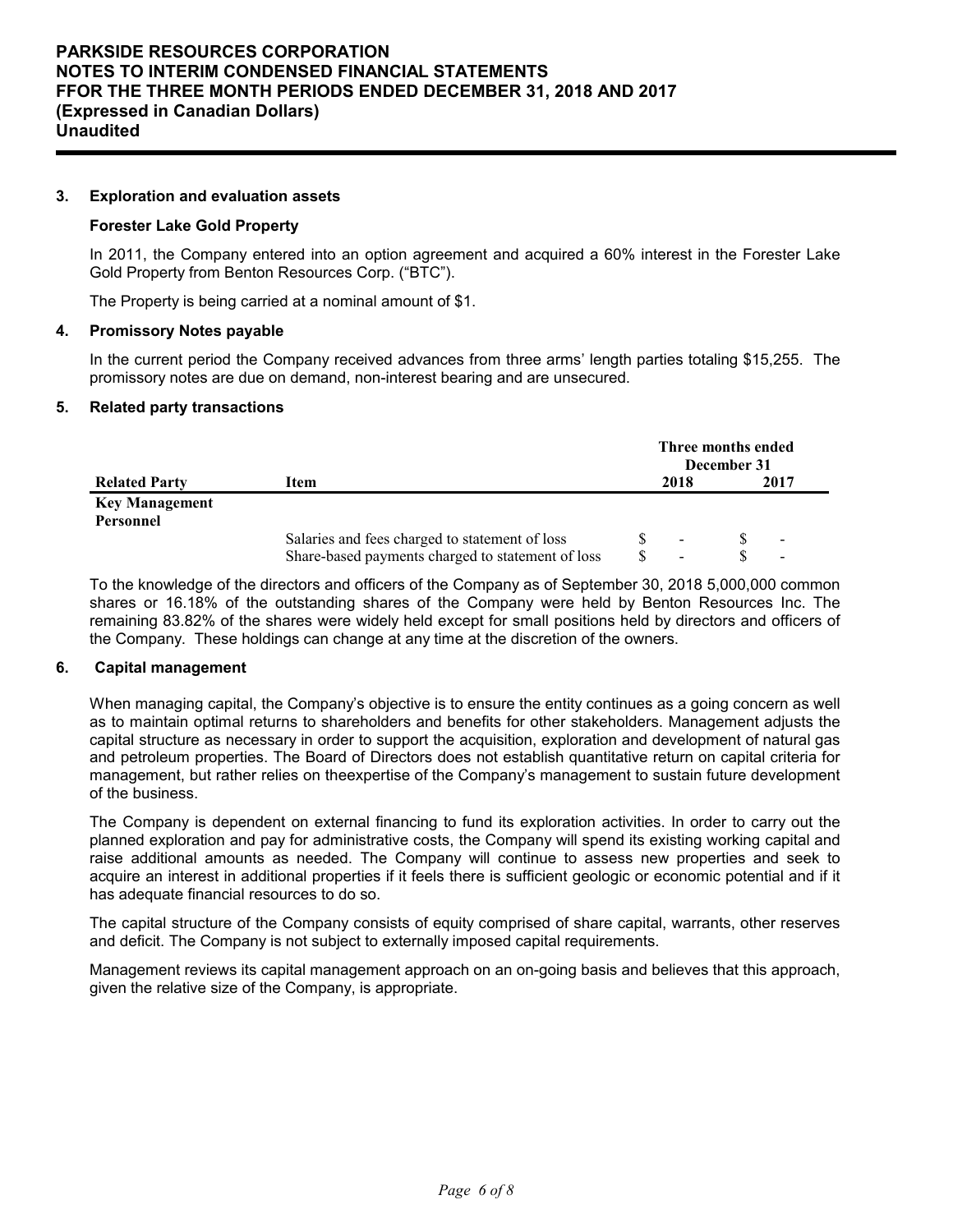## **7. Share capital**

a) Authorized share capital

Unlimited number of common shares without par value.

b) Issued common shares:

Balance December 31, 2018 and 2017 30,892,731 \$ 1,848,380

#### **8. Stock options**

The Board of Directors has approved a Stock Option Plan for directors and officers. Pursuant to the Stock Option Plan, options granted shall not exceed 10% of the number of Common Shares outstanding at the time of grant. The exercise price as determined by the Board in its sole discretion, must not be lower than the closing price of the Company's Common Shares traded through the facilities of the Exchange on the day preceding the date the Option is granted, less any discount permitted by the Exchange, or such other price as may be determined in accordance with the Stock Option Plan and the requirements of the Exchange, on which the shares are listed for trading.

# of share \$ Amount

The Board may not grant options to any one person in any one year period which will, when exercised, exceed 5% of the issued and outstanding common shares or to any one consultant or to any one person employed by the Company who performs investor relations services within any one-year period shall exceed 2% of the issued and outstanding common shares at the time of the grant. Exchange policies require that the aggregate number of options granted to persons performing investor relations activities not exceed 2% of the issued and outstanding shares of the Company. Options are non-transferable and non-assignable. The Options vest as to 15% immediately and 25% from 90 days, 180 days and 270 days following the date of grant.

The following table reflects the continuity of stock options for the period ended December 31, 2018:

|                                                | Number of Wtd Avge<br>options | ex. price |      |
|------------------------------------------------|-------------------------------|-----------|------|
| As at September 30, 2018 and December 31, 2018 | 300,000                       | - \$      | 0.05 |

The following table summarizes information about options outstanding at December 31, 2018:

| <b>Exercise price</b> | options        | Number of Remaining<br>contractual<br>life in years |
|-----------------------|----------------|-----------------------------------------------------|
| \$0.05                | <u>300,000</u> | $rac{0.27}{0.27}$                                   |

## **9. Warrants**

The following table reflects the continuity of warrants for the period ended December 31, 2018:

|                          | Number of Wtd Avge<br>options<br>ex. price |    |      |
|--------------------------|--------------------------------------------|----|------|
| As at September 30, 2018 | 846.190                                    | \$ | 0.09 |
| <b>Expired</b>           | (646, 190)                                 | \$ | 0.11 |
| As at December 31, 2018  | 200.000                                    |    | 0.11 |